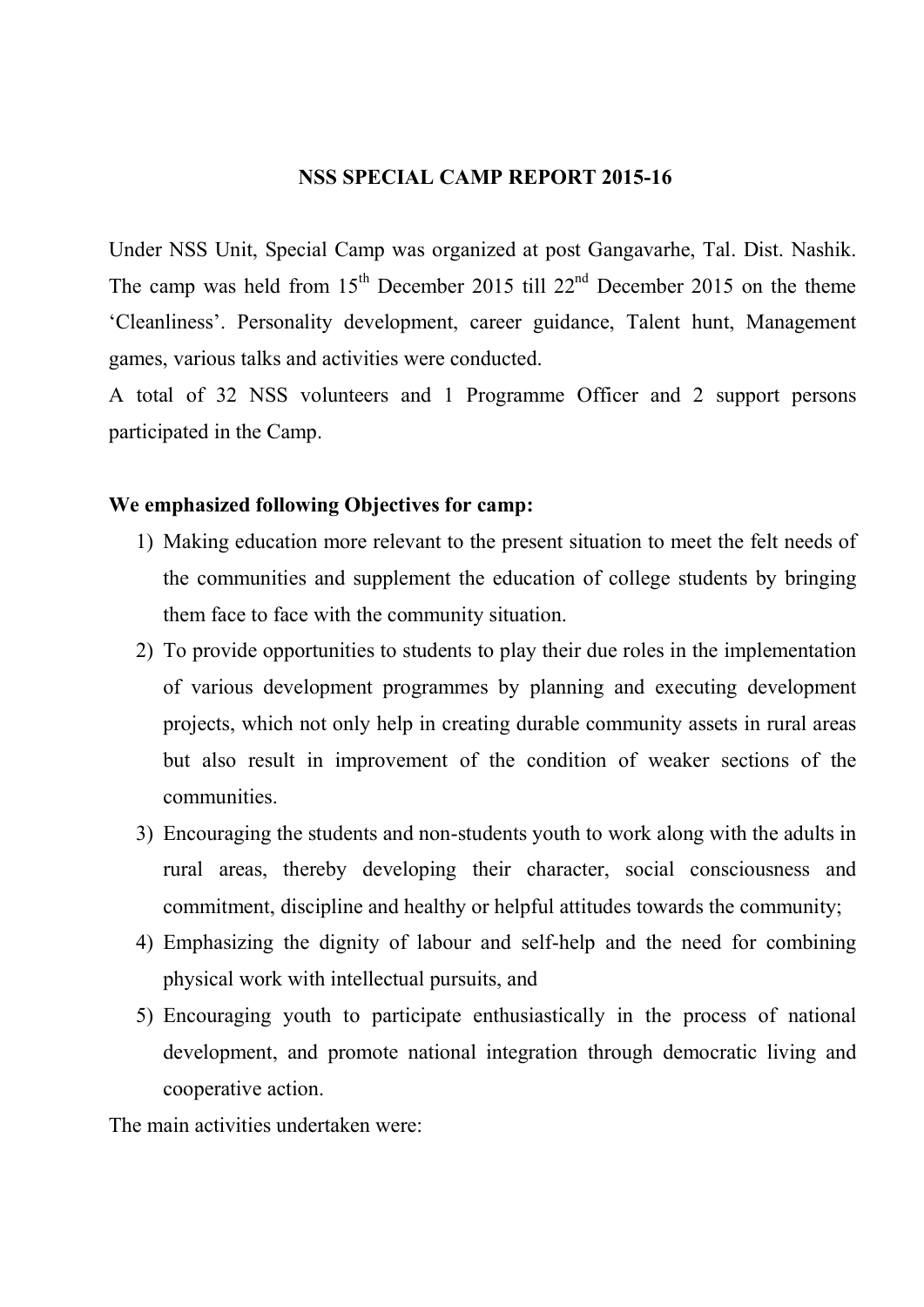- Construction of Shosh Khadda- Digging holes for waste water.
- Cleanliness Drive at the roadside of the village.
- Plastic waste is collected from the in and around the empty places of village.
- By Visiting School of the village, NSS volunteers organized lectures in every class to make students aware about Cleanliness.
- "ROAD SAFETY EVERY ONE SHOULD KNOW IT AND DO IT" with this motto, we organized road safety awareness Rally on 20th January 2015. It was well appreciated by the public of Gangavarhe village.
- Tree plantation and installation of edging Brick fencing around the tree.

# NSS CAMP DAY-I (16.12.2015)

The NSS unit of CMCS College Inaugurated its second 7 day special camp The camp was inaugurated by the Mr. Muralidhar Patil, Director, MVP Samaj. He shared his experience volunteer work when he was active NSS volunteer during his college life as NSS volunteers. He enlightens the volunteers regarding the importance of the NSS Special Camp and brought to the notice that among the MVP colleges CMCS was the first college to organize the NSS Special Camp for this year 2015-16. He shared some wise words and discussed his valuable thoughts with the NSS volunteers that some subjects could change their experience of college like personality development of the students, personal training, attitude training and classroom to community practice. Before that Dr. S.N. Shinde give brief introduction about college and camp. Programme Officer, Amit Mogal also talked on main objectives of camp. Sarpanch, upsarpanch, Police Patil, Gramsevak, and villagers of the Gangavarhe were present on the occasion. In the second half of the day arrangement of fooding and lodging different committees were formed to performed different functions during the camp.

On the First day a talk on "Karmenyevadhikaraste Ma Faleshu Kadanchana" was conducted by Prof. Sandeep Rayate He brought to light various activities of NSS are an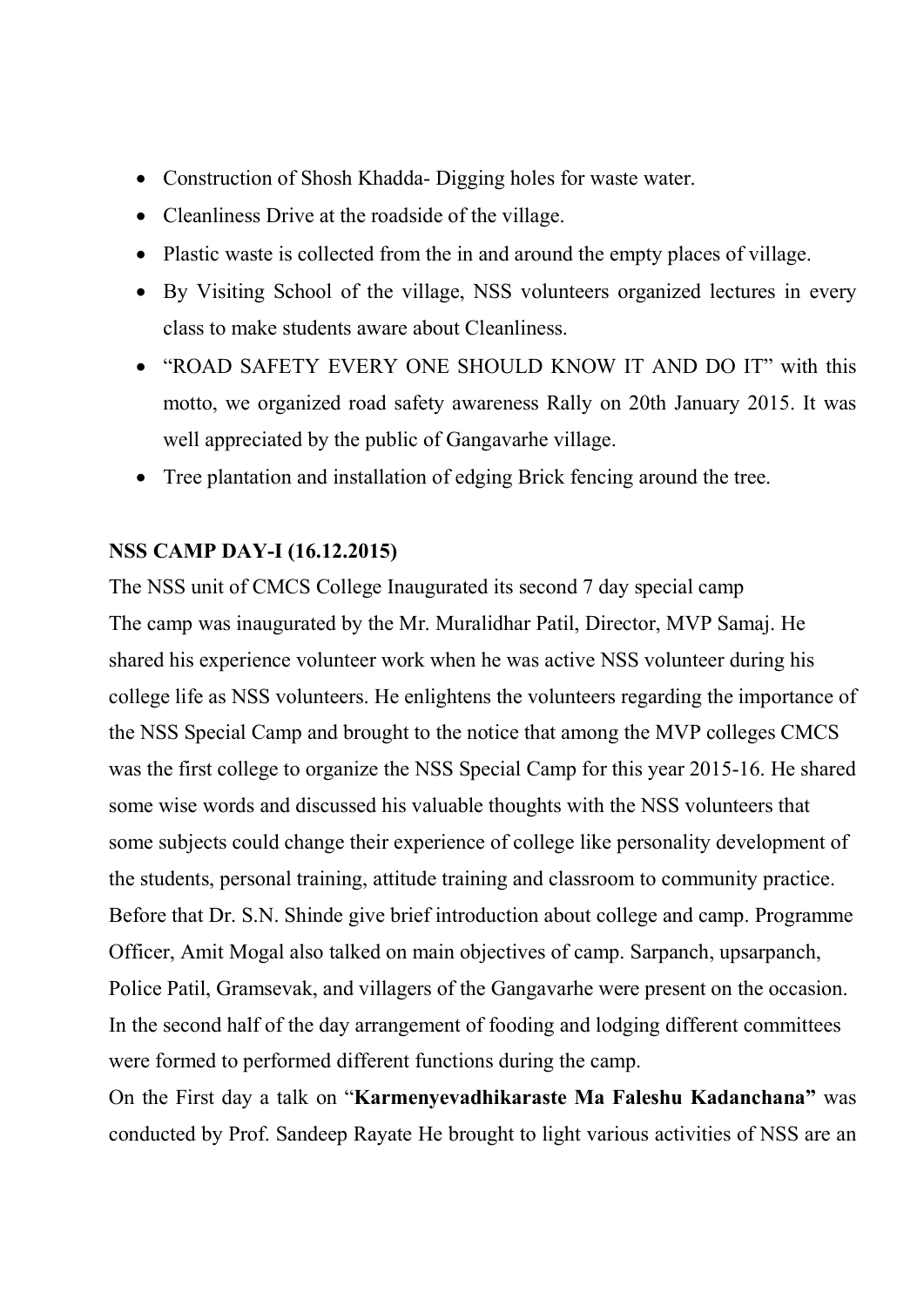applied philosophy of above Shrimadbhagavatgeet's shlok. He also motivated NSS volunteers that their work is "selfless work" which definitely give those right fruits at future time to come. In the evening student enjoyed playing hollyball. After lunch meeting was taken place in which day's work is analyzed. Various committees are frame according to work. Programme officer guide the students about the schedule, planning and work to be done in the all 7 day camp.

### NSS CAMP DAY-II (17.12.2015)

The day started with Morning assembly, prayer, suryanamskar and exercise followed by the attendance of the NSS volunteers. Then the volunteers undertook a school campus cleanliness drive. The NSS volunteer took out a rally. They spread the message of awareness and Sanitation awareness in the adopted village. Road cleanliness was carried out. Students came from college collected plastic waste from different parts of village.

On the Second day a talk on "Duties of Youth" was conducted by Prof. Somnath Ghule, Ex District Co-ordinator, NSS. He talked about the NSS. He brought to light various activities of NSS help students to develop their personality. The Volunteers gained a greater knowledge about their duties towards nation building. In the Evening a memory game was played and enjoyed by volunteers. After lunch a followed up by meeting is taken in which days work was analyzed and next day work is planned. After that students went to sleep.

# NSS CAMP DAY-III (18.12.2015)

The day started with Morning Assembly, prayer, suryanamskar, exercise and yoga session is conducted by N.S.S. programme officer followed by the attendance of the NSS volunteers. The NSS volunteers carried out a Road Safty Abhiyan Rally in Village. Then the volunteers start shramadan by digging shoshkhadda-s.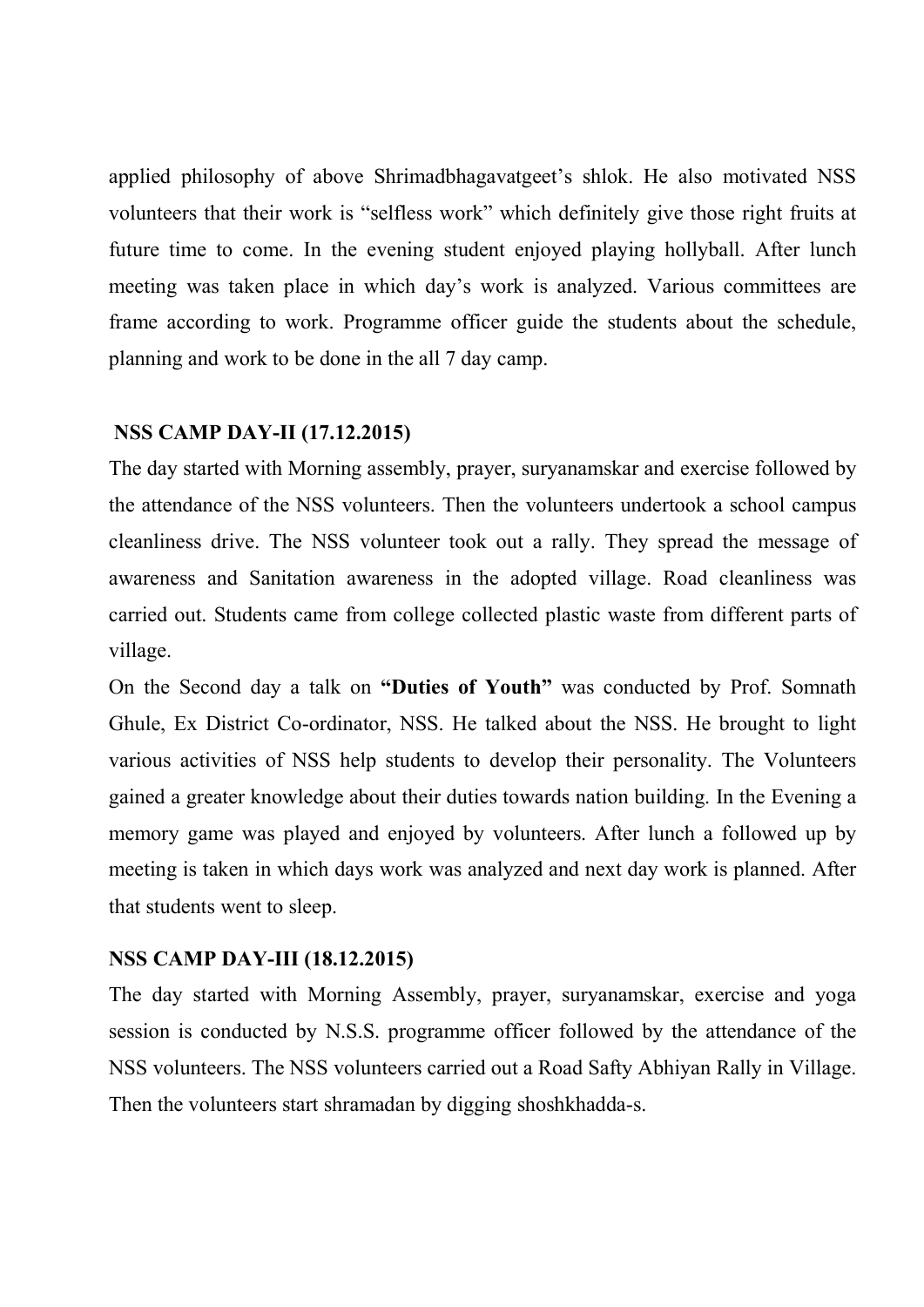On the Third day a talk on "N.S.S. VOLUNTEER" was conducted by Prof. Gorakshnath Pingale NSS spread awareness among NSS volunteers. He brought to light various activities of NSS Volunteer etc. The Volunteers gained a greater perspective about the work to be done under the NSS. In the Evening session volunteers also went in the Village, wherein the living conditions, unemploybility was found to be very appalling and problems relating to alcoholism, bad public sanitation conditions were found prevalent in the talks with the villagers.

After the dinner meeting is taken in which a follow up of today's work is done and planning of next day work to be done was carried out. After the meeting students play antakshari and later went to sleep.

# NSS CAMP DAY-IV (19.12.2015)

The day started with Morning Assembly, prayer, suryanamskar, exercise and yoga session is followed by the attendance of the NSS volunteers. Thereby the volunteers undertook cleaning and Digging shoshkhadd-s in Shramdan session. Students came from college done road cleaning plastic waste collection.

On the Fourth day a talk on "Cleaniless Prgramme" was conducted by Prof. Ashok Sonawane, Regional Co-ordinator of NSS. He talked on ÔÌãÞœ Ìã ÔÌãÔ©ã ¼ããÀ¦ã 'ããä¼ã¾ãã¶ã with NSS volunteers. He brought to light various activities regarding cleanliness carried out in history. He talked on the works carried out by Mahatma Gandhi, Baba Amate, Sant Gadage baba and others. The Volunteers gained a greater knowledge about the cleanliness campaign. Later in the evening the NSS volunteer played Holy Ball game.

After the Dinner meeting is taken in which a follow up of today's work is done and planning of next day work to be done was carried out. At Night Documentary film of "Jonathan Seagull" was shown to the NSS volunteers. All volunteers enjoyed the film very much.

### NSS CAMP DAY-V (20.12.2015)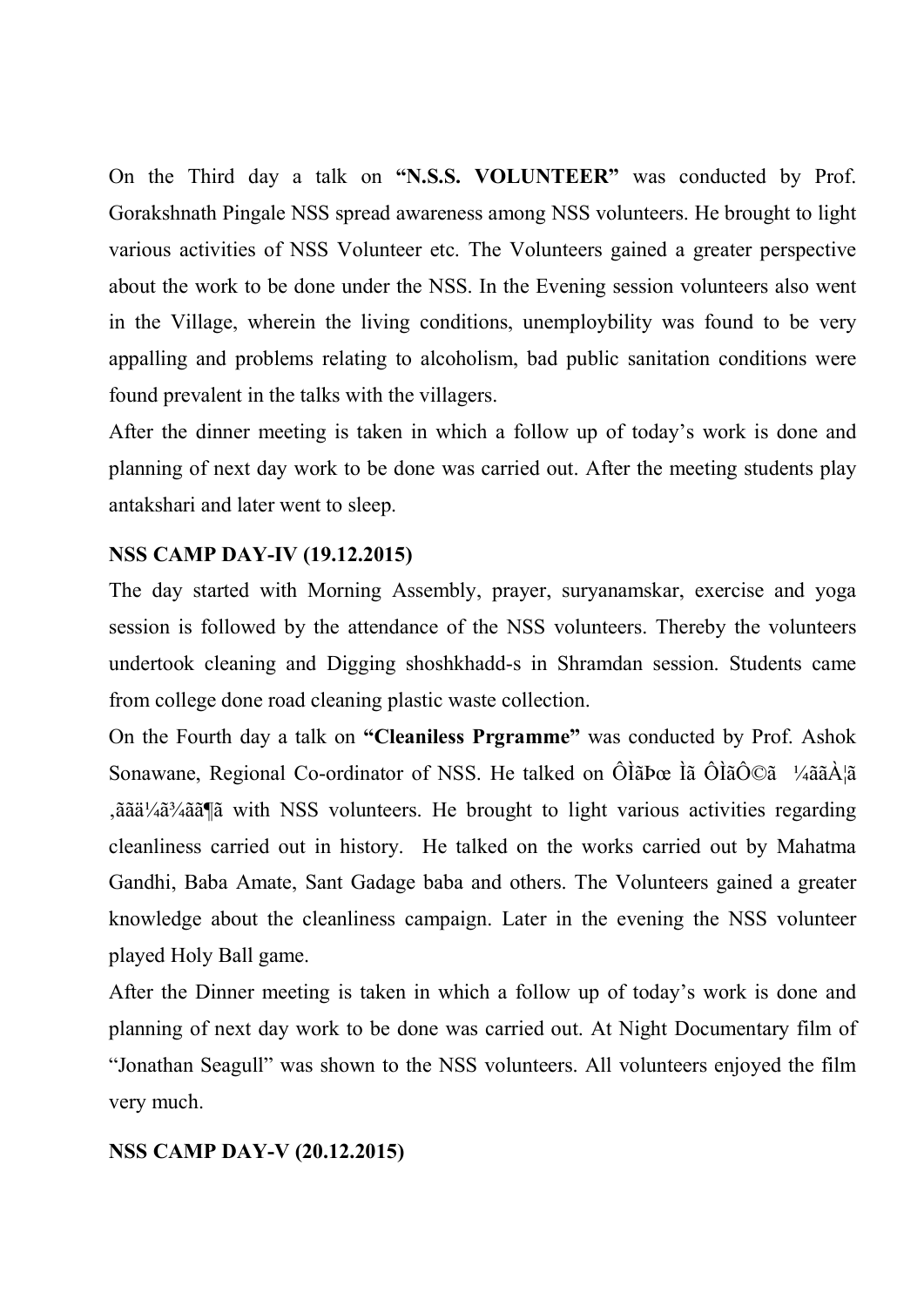The Camp started with Morning assembly and prayer followed by the attendance of the NSS volunteers. Pranayam session was conducted by Programme Officer Amit Mogal. In this session and various tips regarding Yoga and Pranayam were shared among the volunteers. Thereby the volunteers completed surynamskar and exercise session.

Thereby the volunteers undertook cleaning and Digging shoshkhaddas in Shramdan session. A tree plantation is carried out in the school premises. A total 20 trees were planted in school campus. The work done was highly appreciated by all school teachers. On the Fifth day a talk on "Communication Skills" and "Personality Development" was conducted by Prof. P.M. Bankar and Prof. V.S. Kanade. They brought to light various aspects of the two subjects. The Volunteers enjoyed the talked.

After the dinner meeting is taken in which a follow up of today's work is done and planning of next day work to be done was carried out. After the meeting students played antakshari and later went to sleep.

### NSS CAMP DAY-VI (21.12.2015)

The day started with Morning Assembly, prayer, suryanamskar, exercise and yoga session is conducted by N.S.S. programme officer followed by the attendance of the NSS volunteers. Thereby the volunteers undertook cleaning and Digging shoshkhadd-s in Shramdan session. Some volunteers and other students of college done plastic waste collection in different parts of village.

On the Sixth day a talk on "Information Technology" and "Global Warming" was conducted by Prof. D.W. Aher and Prof. T.D. Khairnar respectively. In the evening the volunteers meet villagers to spread the message and information about sanitary systems and health problems caused due to it.

After the dinner meeting is taken in which a follow up of today's work is done and planning of next day valedictory functions work to be done is distributed among the students. After the meeting students organizes a dancing event. All volunteers enjoyed the event a lot.